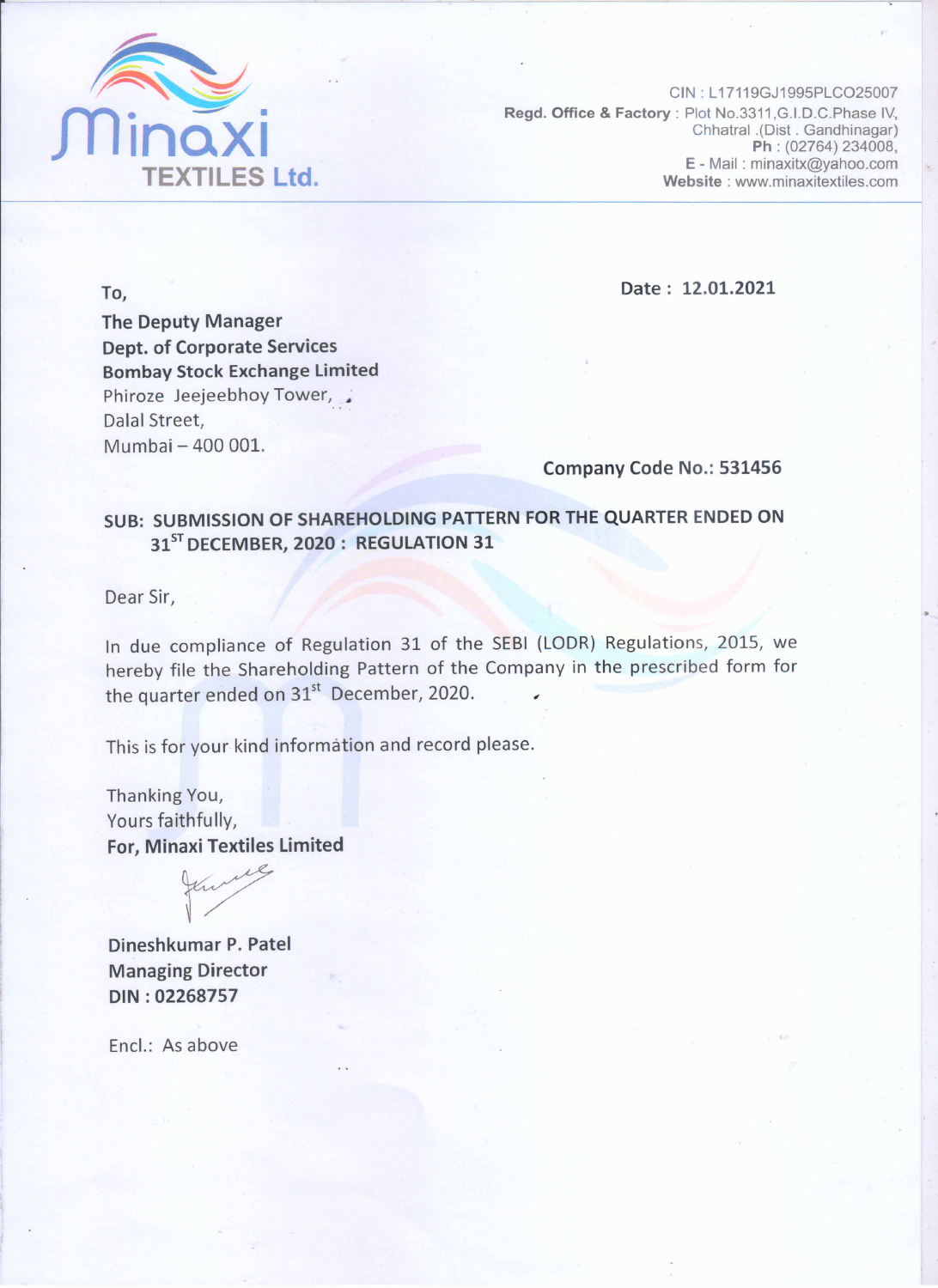| <b>General information about company</b>                                                   |                                |  |  |  |  |  |  |
|--------------------------------------------------------------------------------------------|--------------------------------|--|--|--|--|--|--|
| Scrip code                                                                                 | 531456                         |  |  |  |  |  |  |
| <b>NSE Symbol</b>                                                                          |                                |  |  |  |  |  |  |
| <b>MSEI</b> Symbol                                                                         |                                |  |  |  |  |  |  |
| <b>ISIN</b>                                                                                | INE952C01028                   |  |  |  |  |  |  |
| Name of the company                                                                        | <b>MINAXI TEXTILES LIMITED</b> |  |  |  |  |  |  |
| Whether company is SME                                                                     | Yes                            |  |  |  |  |  |  |
| <b>Class of Security</b>                                                                   | <b>Equity Shares</b>           |  |  |  |  |  |  |
| Type of report                                                                             | Quarterly                      |  |  |  |  |  |  |
| Quarter Ended / Half year ended/Date of Report (For Prelisting / Allotment)                | 31-12-2020                     |  |  |  |  |  |  |
| Date of allotment / extinguishment (in case Capital Restructuring selected) / Listing Date |                                |  |  |  |  |  |  |
| Shareholding pattern filed under                                                           | Regulation 31 $(1)(b)$         |  |  |  |  |  |  |
| Whether the listed entity is Public Sector Undertaking (PSU)?                              | N <sub>o</sub>                 |  |  |  |  |  |  |

## **Declaration**

| Sr. No.        | <b>Particular</b>                                                   | Yes/No         | Promoter and Promoter<br>Group | Public shareholder | Non Promoter- Non Public |
|----------------|---------------------------------------------------------------------|----------------|--------------------------------|--------------------|--------------------------|
|                | Whether the Listed Entity has<br>issued any partly paid up shares?  | N <sub>o</sub> | N <sub>o</sub>                 | N <sub>o</sub>     | N <sub>o</sub>           |
| $\overline{2}$ | Whether the Listed Entity has<br>issued any Convertible Securities? | N <sub>o</sub> | N <sub>o</sub>                 | N <sub>o</sub>     | N <sub>o</sub>           |
| $\overline{3}$ | Whether the Listed Entity has<br>issued any Warrants?               | N <sub>o</sub> | N <sub>o</sub>                 | N <sub>o</sub>     | N <sub>o</sub>           |

file:////Kaashmeera-pc/e/EFILING/L%20TO%20R/Minaxi%20Textiles%20Ltd/Stock...020/Shareholding%20Pattern/Shareholding%20patern%20report%20Dec%2020.html (1 of 14)12-Jan-21 4:16:09 PM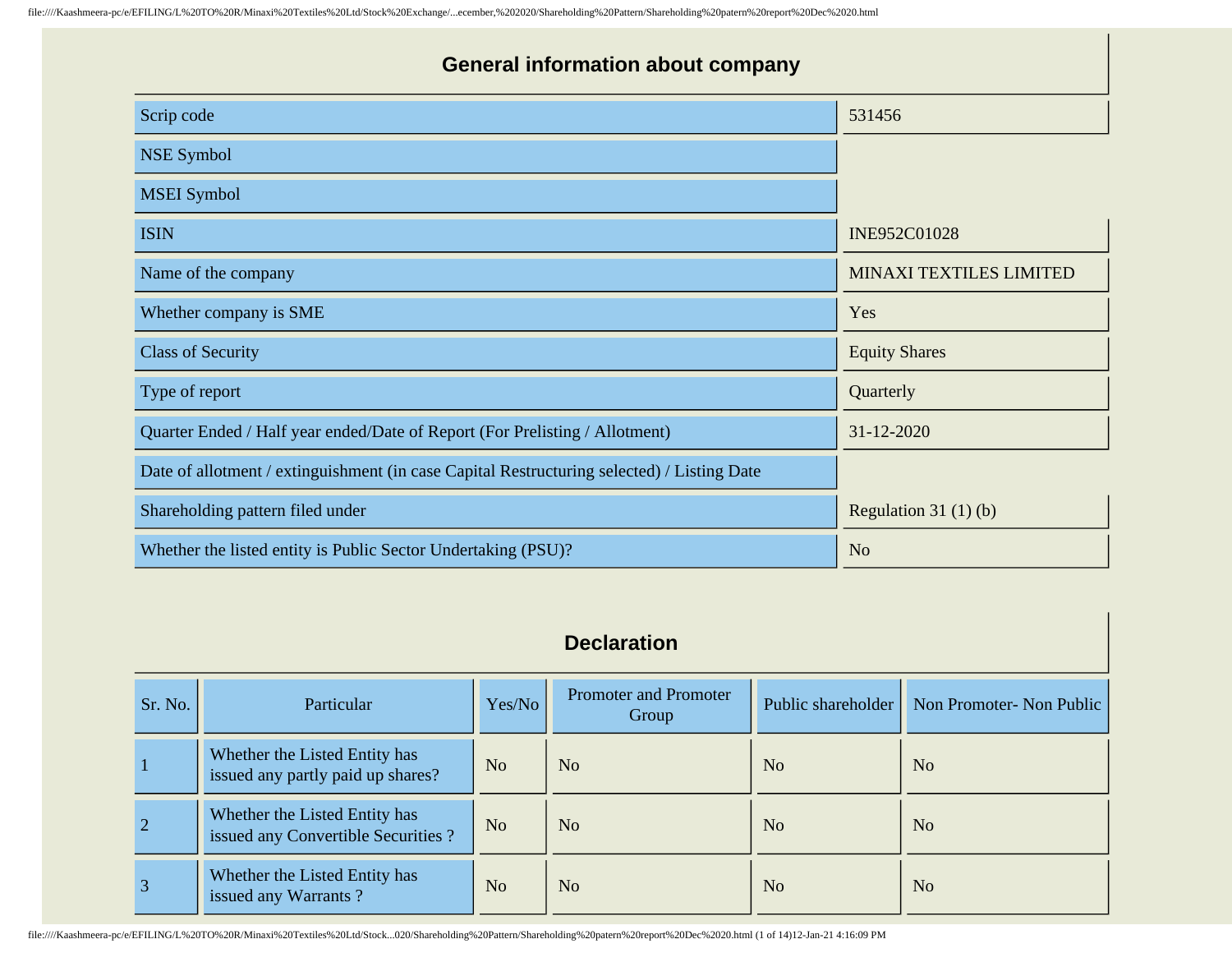| $\overline{4}$ | Whether the Listed Entity has any<br>shares against which depository<br>receipts are issued? | N <sub>o</sub> | N <sub>o</sub> | No             | N <sub>o</sub> |
|----------------|----------------------------------------------------------------------------------------------|----------------|----------------|----------------|----------------|
|                | Whether the Listed Entity has any<br>shares in locked-in?                                    | N <sub>o</sub> | N <sub>o</sub> | N <sub>0</sub> | N <sub>o</sub> |
| 6              | Whether any shares held by<br>promoters are pledge or otherwise<br>encumbered?               | N <sub>o</sub> | N <sub>o</sub> |                |                |
|                | Whether company has equity shares<br>with differential voting rights?                        | N <sub>o</sub> | N <sub>o</sub> | N <sub>o</sub> | N <sub>o</sub> |
| 8              | Whether the listed entity has any<br>significant beneficial owner?                           | N <sub>o</sub> |                |                |                |

|                      | Table I - Summary Statement holding of specified securities |                         |                                            |                                                |                                                                                                                      |                                                       |                                                                           |                           |                      |                                      |                           |  |
|----------------------|-------------------------------------------------------------|-------------------------|--------------------------------------------|------------------------------------------------|----------------------------------------------------------------------------------------------------------------------|-------------------------------------------------------|---------------------------------------------------------------------------|---------------------------|----------------------|--------------------------------------|---------------------------|--|
|                      | Category                                                    |                         | No. of<br>fully                            | No.<br><b>Of</b><br>Partly                     | Shareholding<br>as a % of<br>Total<br>class of securities (IX)<br>No. Of<br>total no. of<br>nos.<br>shares<br>shares |                                                       |                                                                           |                           |                      | Number of Voting Rights held in each |                           |  |
| Category<br>$\rm(D)$ | of<br>shareholder<br>(III)<br>(II)                          | Nos. Of<br>shareholders | paid up<br>equity<br>shares<br>held $(IV)$ | paid-<br>up<br>equity<br>shares<br>held<br>(V) | underlying<br>Depository<br>Receipts<br>(VI)                                                                         | shares<br>held<br>$(VII) =$<br>$(IV)+(V)$<br>$+ (VI)$ | (calculated<br>as per<br>SCRR,<br>1957) (VIII)<br>As a % of (A<br>$+B+C2$ | No of Voting (XIV) Rights |                      |                                      | Total<br>as a             |  |
|                      |                                                             |                         |                                            |                                                |                                                                                                                      |                                                       |                                                                           | Class eg:<br>X            | <b>Class</b><br>eg:y | Total                                | $%$ of<br>$(A+B)$<br>$+C$ |  |
| (A)                  | Promoter<br>$\&$<br>Promoter<br>Group                       | 3                       | 18457263                                   |                                                |                                                                                                                      | 18457263                                              | 37.35                                                                     | 18457263                  |                      | 18457263                             | 37.35                     |  |
| (B)                  | Public                                                      | 4124                    | 30958737                                   |                                                |                                                                                                                      | 30958737                                              | 62.65                                                                     | 30958737                  |                      | 30958737                             | 62.65                     |  |
| (C)                  | Non<br>Promoter-<br>Non Public                              |                         |                                            |                                                |                                                                                                                      |                                                       |                                                                           |                           |                      |                                      |                           |  |

file:////Kaashmeera-pc/e/EFILING/L%20TO%20R/Minaxi%20Textiles%20Ltd/Stock...020/Shareholding%20Pattern/Shareholding%20patern%20report%20Dec%2020.html (2 of 14)12-Jan-21 4:16:09 PM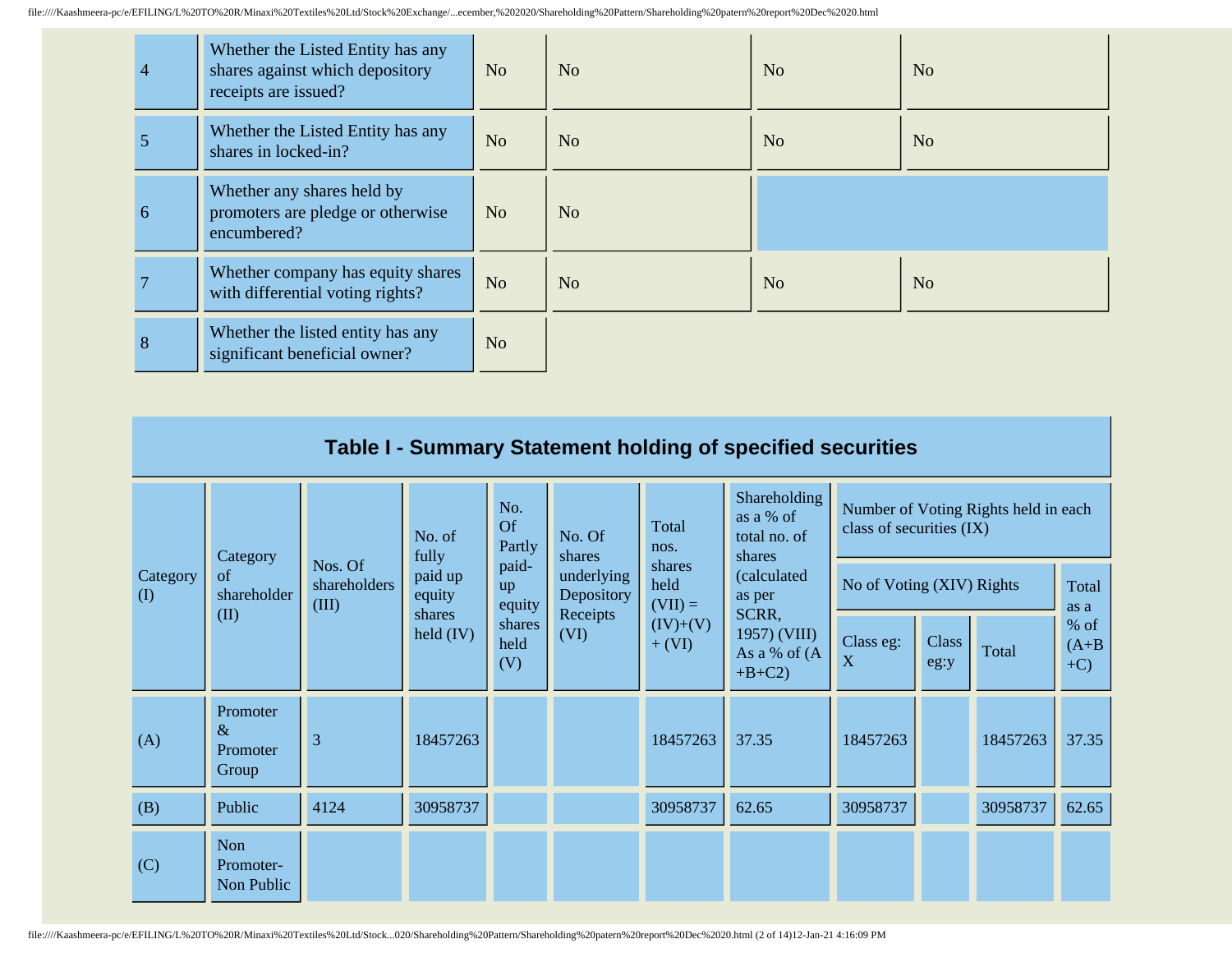

|                 |                                                                                        |                           |                                           |                                                                                                                        | Table I - Summary Statement holding of specified securities                                    |                                          |                                                         |                                                                               |                                                       |                                       |  |
|-----------------|----------------------------------------------------------------------------------------|---------------------------|-------------------------------------------|------------------------------------------------------------------------------------------------------------------------|------------------------------------------------------------------------------------------------|------------------------------------------|---------------------------------------------------------|-------------------------------------------------------------------------------|-------------------------------------------------------|---------------------------------------|--|
| Category<br>(I) | No. Of<br><b>Shares</b><br>Category<br>of<br>Outstanding<br>shareholder<br>(II)<br>(X) | Underlying                | No. of<br><b>Shares</b><br>Underlying     | No. Of<br><b>Shares</b><br>Underlying<br>Outstanding<br>convertible<br>securities<br>and No. Of<br>Warrants<br>(Xi)(a) | Shareholding,<br>as a %<br>assuming full<br>conversion of<br>convertible<br>securities (as     | Number of<br>Locked in<br>shares $(XII)$ |                                                         | Number of<br><b>Shares</b><br>pledged or<br>otherwise<br>encumbered<br>(XIII) |                                                       | Number of<br>equity shares<br>held in |  |
|                 |                                                                                        | convertible<br>securities | Outstanding<br><b>Warrants</b><br>$(X_i)$ |                                                                                                                        | a percentage<br>of diluted<br>share capital)<br>$(XI)=(VII)$<br>$+(X)$ As a %<br>of $(A+B+C2)$ | No.<br>(a)                               | As a<br>$%$ of<br>total<br><b>Shares</b><br>held<br>(b) | No.<br>(a)                                                                    | As a<br>% of<br>total<br><b>Shares</b><br>held<br>(b) | dematerialized<br>form $(XIV)$        |  |
| (A)             | Promoter<br>$\&$<br>Promoter<br>Group                                                  |                           |                                           |                                                                                                                        | 37.35                                                                                          |                                          |                                                         |                                                                               |                                                       | 18457263                              |  |
| (B)             | Public                                                                                 |                           |                                           |                                                                                                                        | 62.65                                                                                          |                                          |                                                         |                                                                               |                                                       | 29088737                              |  |
| (C)             | Non<br>Promoter-<br>Non Public                                                         |                           |                                           |                                                                                                                        |                                                                                                |                                          |                                                         |                                                                               |                                                       |                                       |  |
| (C1)            | <b>Shares</b><br>underlying<br><b>DRs</b>                                              |                           |                                           |                                                                                                                        |                                                                                                |                                          |                                                         |                                                                               |                                                       |                                       |  |

file:////Kaashmeera-pc/e/EFILING/L%20TO%20R/Minaxi%20Textiles%20Ltd/Stock...020/Shareholding%20Pattern/Shareholding%20patern%20report%20Dec%2020.html (3 of 14)12-Jan-21 4:16:09 PM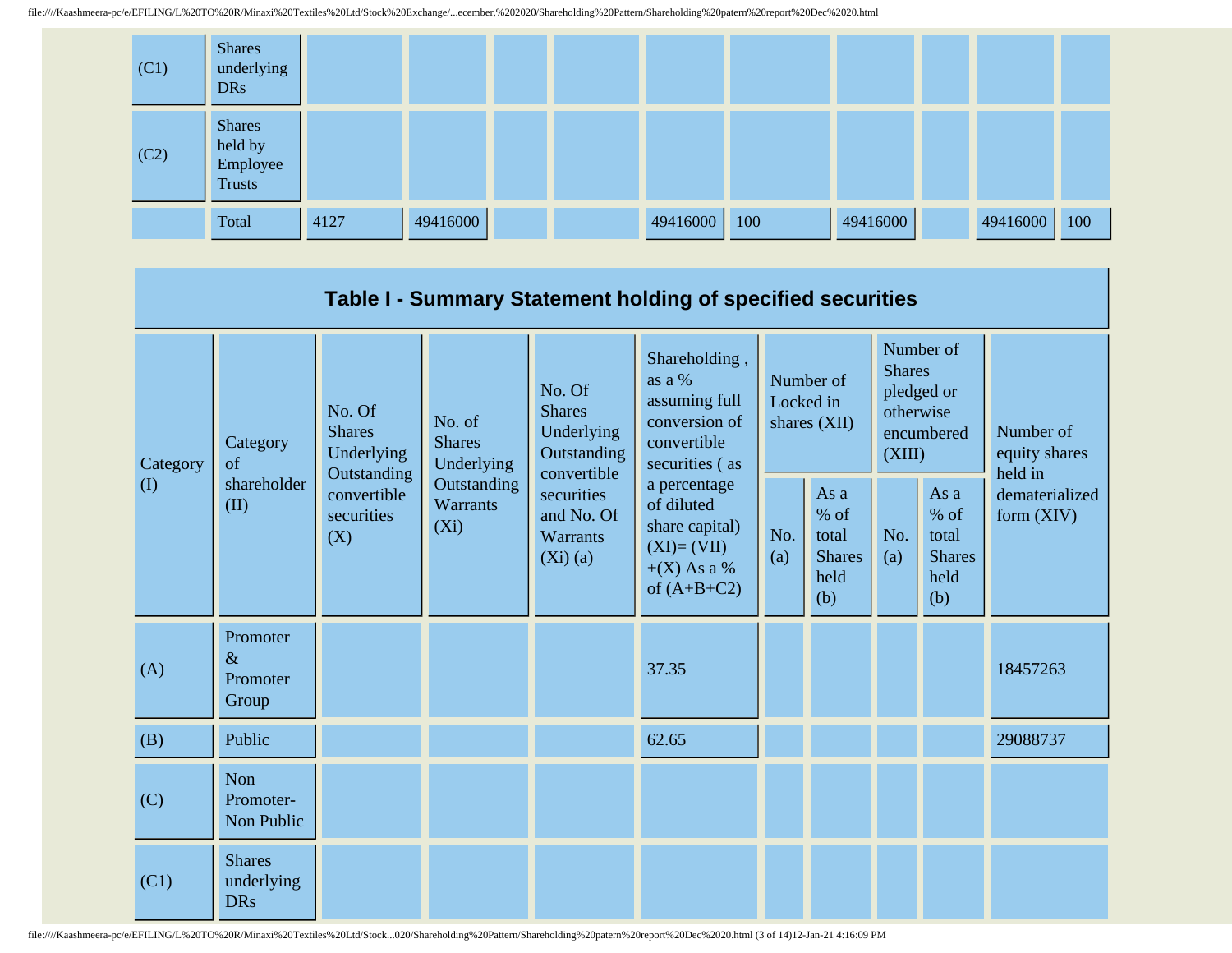

## **Table II - Statement showing shareholding pattern of the Promoter and Promoter Group**

|                     | Category &                                                                           |                                  | No. of                            | No.<br><b>Of</b><br>Partly | No. Of<br>shares                     | Total<br>nos.               | Shareholding<br>as a % of<br>total no. of<br>shares | Number of Voting Rights held in each<br>class of securities (IX) |               |               |                           |
|---------------------|--------------------------------------------------------------------------------------|----------------------------------|-----------------------------------|----------------------------|--------------------------------------|-----------------------------|-----------------------------------------------------|------------------------------------------------------------------|---------------|---------------|---------------------------|
| Sr.                 | Name of the<br><b>Shareholders</b><br>$\rm (I)$                                      | Nos. Of<br>shareholders<br>(III) | fully paid<br>up equity<br>shares | paid-<br>up<br>equity      | underlying<br>Depository<br>Receipts | shares<br>held<br>$(VII) =$ | (calculated<br>as per<br>SCRR,                      | No of Voting (XIV) Rights<br>$%$ of                              |               | Total<br>as a |                           |
|                     |                                                                                      |                                  | $\text{held (IV)}$                | shares<br>held<br>(V)      | (VI)                                 | $(IV)+(V)$<br>$+ (VI)$      | 1957) (VIII)<br>As a % of (A<br>$+B+C2$             | Class eg:<br>X                                                   | Class<br>eg:y | Total         | Total<br>Voting<br>rights |
| $\mathbf{A}$        | Table II - Statement showing shareholding pattern of the Promoter and Promoter Group |                                  |                                   |                            |                                      |                             |                                                     |                                                                  |               |               |                           |
| (1)                 | Indian                                                                               |                                  |                                   |                            |                                      |                             |                                                     |                                                                  |               |               |                           |
| (a)                 | Individuals/<br>Hindu<br>undivided<br>Family                                         | 3                                | 18457263                          |                            |                                      | 18457263                    | 37.35                                               | 18457263                                                         |               | 18457263      | 37.35                     |
| Sub-Total<br>(A)(1) |                                                                                      | 3                                | 18457263                          |                            |                                      | 18457263                    | 37.35                                               | 18457263                                                         |               | 18457263      | 37.35                     |
| (2)                 | Foreign                                                                              |                                  |                                   |                            |                                      |                             |                                                     |                                                                  |               |               |                           |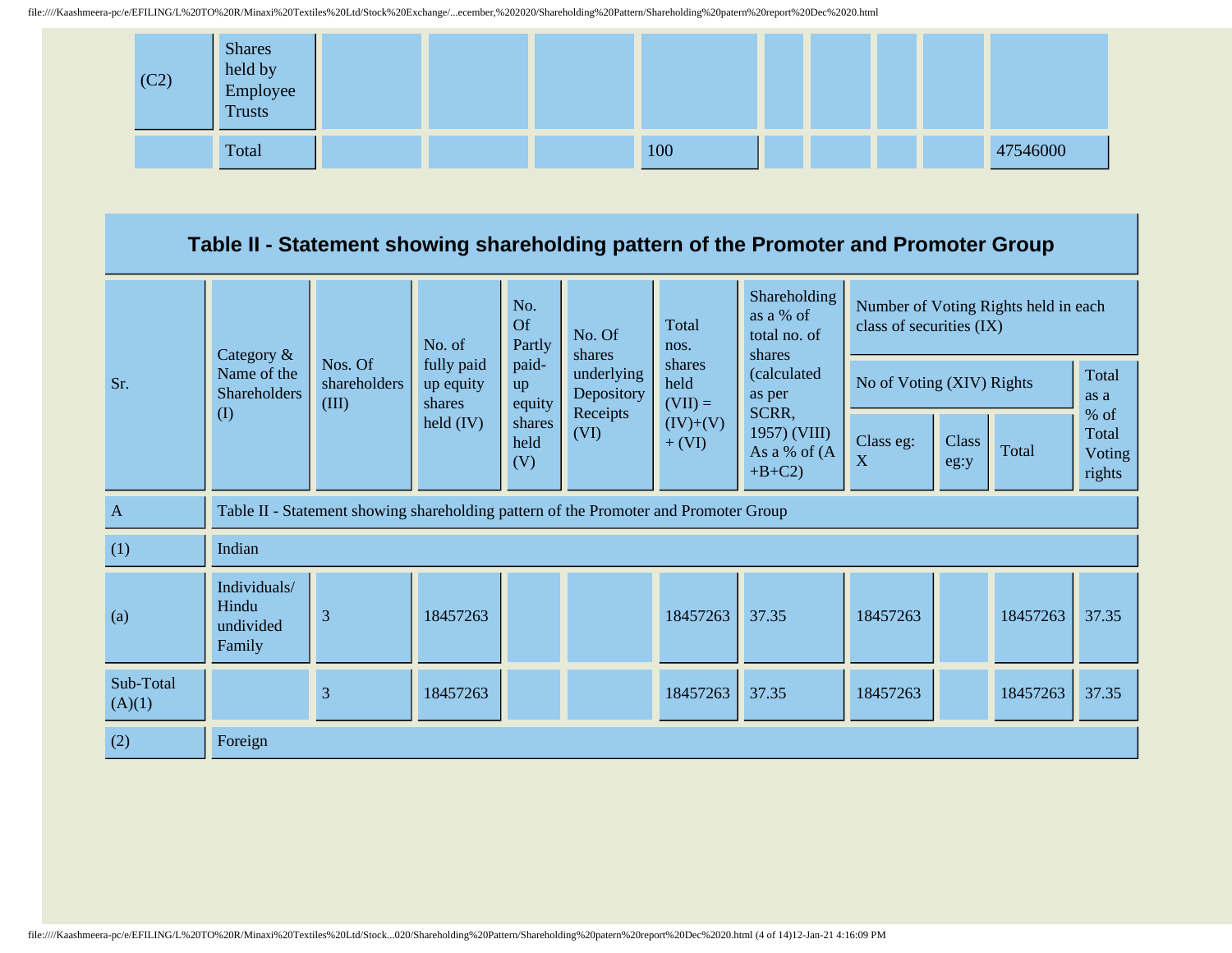| Total<br>Shareholding<br>of Promoter<br>and<br>Promoter<br>Group $(A)=$<br>$(A)(1)+(A)$<br>(2) |                                                                                                                            | 3                                                                            | 18457263 |  | 18457263 | 37.35 | 18457263 | 18457263 | 37.35 |
|------------------------------------------------------------------------------------------------|----------------------------------------------------------------------------------------------------------------------------|------------------------------------------------------------------------------|----------|--|----------|-------|----------|----------|-------|
| $\, {\bf B}$                                                                                   |                                                                                                                            | Table III - Statement showing shareholding pattern of the Public shareholder |          |  |          |       |          |          |       |
| (1)                                                                                            | <b>Institutions</b>                                                                                                        |                                                                              |          |  |          |       |          |          |       |
| (3)                                                                                            | Non-institutions                                                                                                           |                                                                              |          |  |          |       |          |          |       |
| (a(i))                                                                                         | Individuals<br>$-i$ .<br>Individual<br>shareholders<br>holding<br>nominal<br>share capital<br>up to Rs. 2<br>lakhs.        | 3983                                                                         | 18145301 |  | 18145301 | 36.72 | 18145301 | 18145301 | 36.72 |
| (a(ii))                                                                                        | Individuals<br>$-ii.$<br>Individual<br>shareholders<br>holding<br>nominal<br>share capital<br>in excess of<br>Rs. 2 lakhs. | 10                                                                           | 10425108 |  | 10425108 | 21.1  | 10425108 | 10425108 | 21.1  |
| (e)                                                                                            | Any Other<br>(specify)                                                                                                     | 131                                                                          | 2388328  |  | 2388328  | 4.83  | 2388328  | 2388328  | 4.83  |
| Sub-Total<br>(B)(3)                                                                            |                                                                                                                            | 4124                                                                         | 30958737 |  | 30958737 | 62.65 | 30958737 | 30958737 | 62.65 |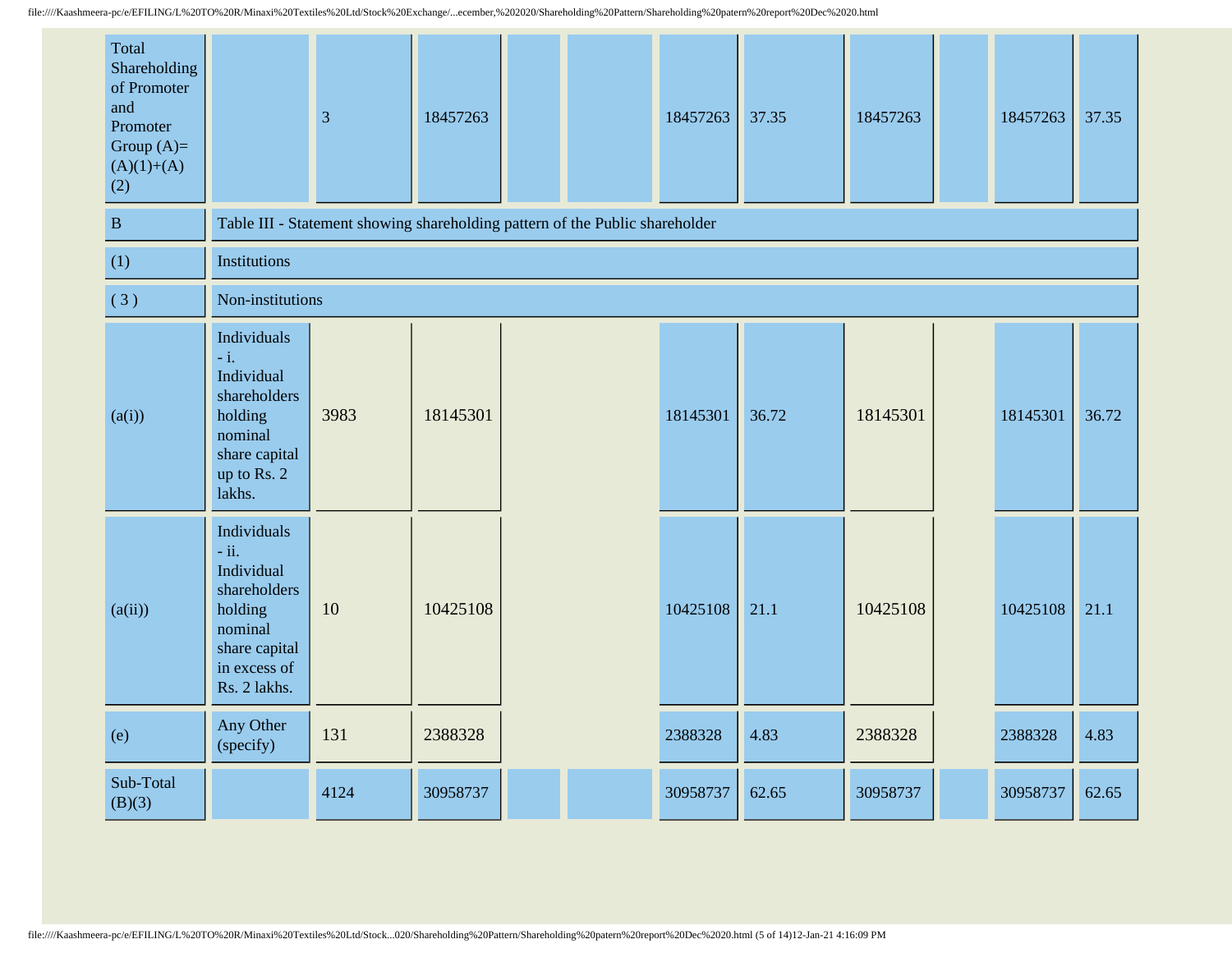| <b>Total Public</b><br>Shareholding<br>$(B)=(B)(1)$<br>$+(B)(2)+(B)$<br>(3) | 4124                                                                                          | 30958737 |  |  | 30958737 | 62.65 | 30958737 |  | 30958737 | 62.65 |
|-----------------------------------------------------------------------------|-----------------------------------------------------------------------------------------------|----------|--|--|----------|-------|----------|--|----------|-------|
| C                                                                           | Table IV - Statement showing shareholding pattern of the Non Promoter- Non Public shareholder |          |  |  |          |       |          |  |          |       |
| Total $(A+B)$<br>$+C2)$                                                     | 4127                                                                                          | 49416000 |  |  | 49416000 | 100   | 49416000 |  | 49416000 | 100   |
| Total $(A+B)$<br>$+C$ )                                                     | 4127                                                                                          | 49416000 |  |  | 49416000 | 100   | 49416000 |  | 49416000 | 100   |

|                      | Table II - Statement showing shareholding pattern of the Promoter and Promoter Group |                                           |                                                                     |                                                                                              |                                          |                                                         |                                                                               |                                                         |                                       |  |
|----------------------|--------------------------------------------------------------------------------------|-------------------------------------------|---------------------------------------------------------------------|----------------------------------------------------------------------------------------------|------------------------------------------|---------------------------------------------------------|-------------------------------------------------------------------------------|---------------------------------------------------------|---------------------------------------|--|
| Sr.                  | No. Of<br><b>Shares</b><br>Underlying                                                | No. of<br><b>Shares</b><br>Underlying     | No. Of<br><b>Shares</b><br>Underlying<br>Outstanding<br>convertible | Shareholding,<br>as a %<br>assuming full<br>conversion of<br>convertible<br>securities (as a | Number of<br>Locked in<br>shares $(XII)$ |                                                         | Number of<br><b>Shares</b><br>pledged or<br>otherwise<br>encumbered<br>(XIII) |                                                         | Number of<br>equity shares<br>held in |  |
|                      | Outstanding<br>convertible<br>securities $(X)$                                       | Outstanding<br><b>Warrants</b><br>$(X_i)$ | securities<br>and No. Of<br><b>Warrants</b><br>$(Xi)$ (a)           | percentage of<br>diluted share<br>capital) $(XI)=$<br>$(VII)+(X)$ As a<br>% of $(A+B+C2)$    | No.<br>(a)                               | As a<br>$%$ of<br>total<br><b>Shares</b><br>held<br>(b) | No.<br>(a)                                                                    | As a<br>$%$ of<br>total<br><b>Shares</b><br>held<br>(b) | dematerialized<br>form $(XIV)$        |  |
| $\overline{A}$       |                                                                                      |                                           |                                                                     | Table II - Statement showing shareholding pattern of the Promoter and Promoter Group         |                                          |                                                         |                                                                               |                                                         |                                       |  |
| (1)                  | Indian                                                                               |                                           |                                                                     |                                                                                              |                                          |                                                         |                                                                               |                                                         |                                       |  |
| (a)                  |                                                                                      |                                           |                                                                     | 37.35                                                                                        |                                          |                                                         |                                                                               |                                                         | 18457263                              |  |
| Sub-Total (A)<br>(1) |                                                                                      |                                           |                                                                     | 37.35                                                                                        |                                          |                                                         |                                                                               |                                                         | 18457263                              |  |
| (2)                  | Foreign                                                                              |                                           |                                                                     |                                                                                              |                                          |                                                         |                                                                               |                                                         |                                       |  |

file:////Kaashmeera-pc/e/EFILING/L%20TO%20R/Minaxi%20Textiles%20Ltd/Stock...020/Shareholding%20Pattern/Shareholding%20patern%20report%20Dec%2020.html (6 of 14)12-Jan-21 4:16:09 PM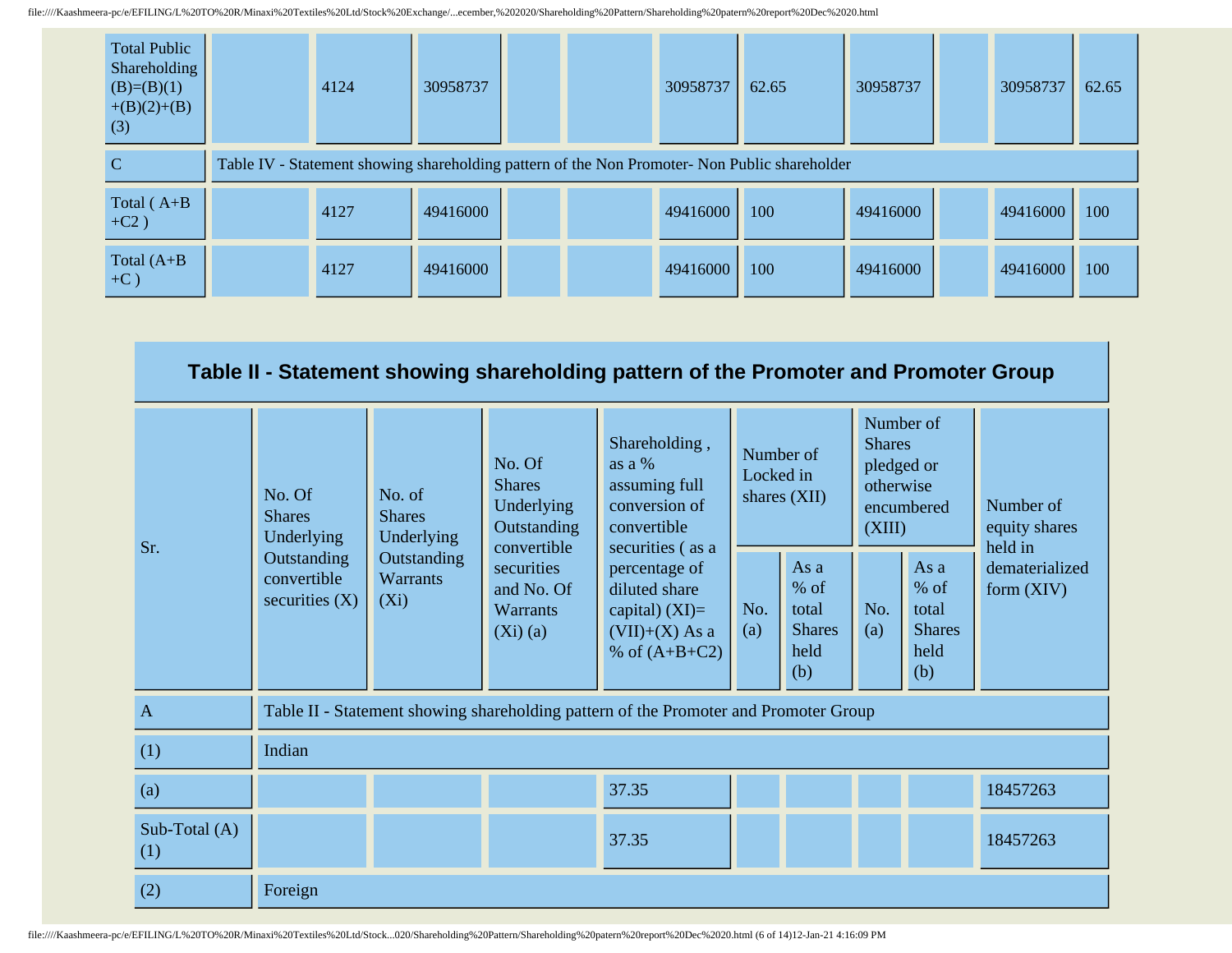| Total<br>Shareholding<br>of Promoter<br>and Promoter<br>Group $(A)=$<br>$(A)(1)+(A)(2)$ |                  |  | 37.35                                                                                         |  |  | 18457263 |
|-----------------------------------------------------------------------------------------|------------------|--|-----------------------------------------------------------------------------------------------|--|--|----------|
| $\, {\bf B}$                                                                            |                  |  | Table III - Statement showing shareholding pattern of the Public shareholder                  |  |  |          |
| (1)                                                                                     | Institutions     |  |                                                                                               |  |  |          |
| (3)                                                                                     | Non-institutions |  |                                                                                               |  |  |          |
| (a(i))                                                                                  |                  |  | 36.72                                                                                         |  |  | 16300301 |
| (a(ii))                                                                                 |                  |  | 21.1                                                                                          |  |  | 10425108 |
| (e)                                                                                     |                  |  | 4.83                                                                                          |  |  | 2363328  |
| Sub-Total (B)<br>(3)                                                                    |                  |  | 62.65                                                                                         |  |  | 29088737 |
| <b>Total Public</b><br>Shareholding<br>$(B)=(B)(1)$<br>$+(B)(2)+(B)$<br>(3)             |                  |  | 62.65                                                                                         |  |  | 29088737 |
| $\overline{C}$                                                                          |                  |  | Table IV - Statement showing shareholding pattern of the Non Promoter- Non Public shareholder |  |  |          |
| Total (A+B<br>$+C2)$                                                                    |                  |  | 100                                                                                           |  |  | 47546000 |
| Total $(A+B)$<br>$+C$ )                                                                 |                  |  | 100                                                                                           |  |  | 47546000 |

|             | Individuals/Hindu undivided Family |  |  |
|-------------|------------------------------------|--|--|
| Searial No. |                                    |  |  |

file:////Kaashmeera-pc/e/EFILING/L%20TO%20R/Minaxi%20Textiles%20Ltd/Stock...020/Shareholding%20Pattern/Shareholding%20patern%20report%20Dec%2020.html (7 of 14)12-Jan-21 4:16:09 PM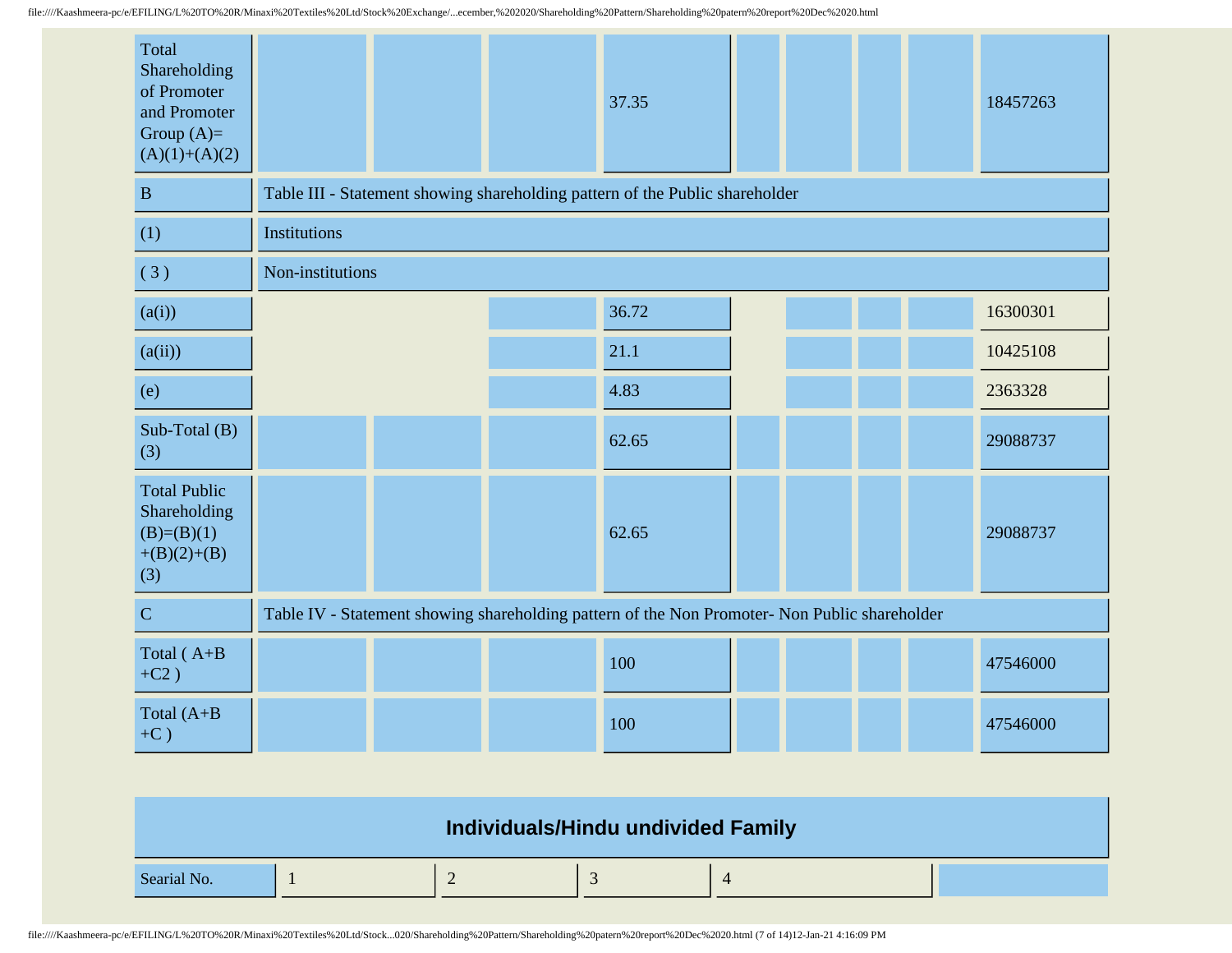| Name of the<br>Shareholders (I)                                                                                      | Dineshkumar Patel | Kiritkumar Patel | Patel Nirmal B | Bharatbhai Prabhudas Patel | Click here to go back |
|----------------------------------------------------------------------------------------------------------------------|-------------------|------------------|----------------|----------------------------|-----------------------|
| PAN(II)                                                                                                              | ACEPP2392N        | ACEPP2391R       | ARWPP5122H     | ABIPP7786M                 | Total                 |
| No. of fully paid<br>up equity shares<br>$\text{held (IV)}$                                                          | 8804769           | 8804856          | 847638         | $\overline{0}$             | 18457263              |
| No. Of Partly paid-<br>up equity shares<br>$\text{held}(V)$                                                          |                   |                  |                |                            |                       |
| No. Of shares<br>underlying<br>Depository<br>Receipts (VI)                                                           |                   |                  |                |                            |                       |
| Total nos. shares<br>held $(VII) = (IV)$<br>$+(V)+(VI)$                                                              | 8804769           | 8804856          | 847638         | $\overline{0}$             | 18457263              |
| Shareholding as a<br>% of total no. of<br>shares (calculated<br>as per SCRR,<br>1957) (VIII) As a<br>% of $(A+B+C2)$ | 17.82             | 17.82            | 1.72           | $\mathbf{0}$               | 37.35                 |

Number of Voting Rights held in each class of securities (IX)

| Class eg:X                                                                    | 8804769 | 8804856 | 847638 | $\theta$     | 18457263 |
|-------------------------------------------------------------------------------|---------|---------|--------|--------------|----------|
| Class eg:y                                                                    |         |         |        |              |          |
| Total                                                                         | 8804769 | 8804856 | 847638 | $\mathbf{0}$ | 18457263 |
| Total as a % of<br>Total Voting rights                                        | 17.82   | 17.82   | 1.72   | $\mathbf{0}$ | 37.35    |
| No. Of Shares<br>Underlying<br>Outstanding<br>convertible<br>securities $(X)$ |         |         |        |              |          |

file:////Kaashmeera-pc/e/EFILING/L%20TO%20R/Minaxi%20Textiles%20Ltd/Stock...020/Shareholding%20Pattern/Shareholding%20patern%20report%20Dec%2020.html (8 of 14)12-Jan-21 4:16:09 PM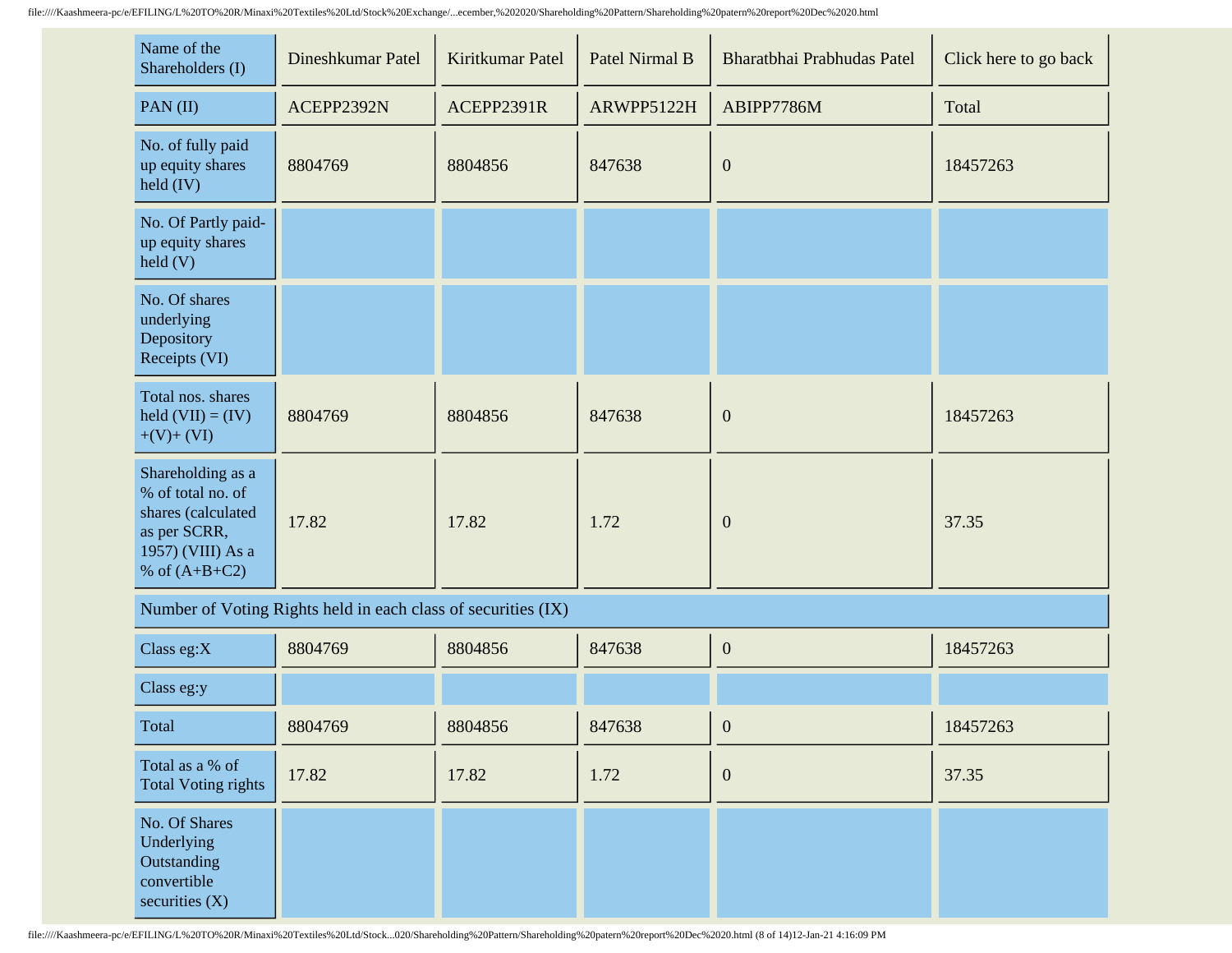| No. of Shares<br>Underlying<br>Outstanding<br>Warrants (Xi)                                                                                                                                  |                                                         |         |        |                  |          |  |  |
|----------------------------------------------------------------------------------------------------------------------------------------------------------------------------------------------|---------------------------------------------------------|---------|--------|------------------|----------|--|--|
| No. Of Shares<br>Underlying<br>Outstanding<br>convertible<br>securities and No.<br>Of Warrants (Xi)<br>(a)                                                                                   |                                                         |         |        |                  |          |  |  |
| Shareholding, as a<br>% assuming full<br>conversion of<br>convertible<br>securities (as a<br>percentage of<br>diluted share<br>capital) $(XI) = (VII)$<br>$+(Xi)(a)$ As a % of<br>$(A+B+C2)$ | 17.82                                                   | 17.82   | 1.72   | $\boldsymbol{0}$ | 37.35    |  |  |
| Number of Locked in shares (XII)                                                                                                                                                             |                                                         |         |        |                  |          |  |  |
| No. $(a)$                                                                                                                                                                                    |                                                         |         |        |                  |          |  |  |
| As a % of total<br>Shares held (b)                                                                                                                                                           |                                                         |         |        |                  |          |  |  |
|                                                                                                                                                                                              | Number of Shares pledged or otherwise encumbered (XIII) |         |        |                  |          |  |  |
| No. $(a)$                                                                                                                                                                                    |                                                         |         |        |                  |          |  |  |
| As a % of total<br>Shares held (b)                                                                                                                                                           |                                                         |         |        |                  |          |  |  |
| Number of equity<br>shares held in<br>dematerialized<br>form (XIV)                                                                                                                           | 8804769                                                 | 8804856 | 847638 | $\mathbf{0}$     | 18457263 |  |  |
| Reason for not providing PAN                                                                                                                                                                 |                                                         |         |        |                  |          |  |  |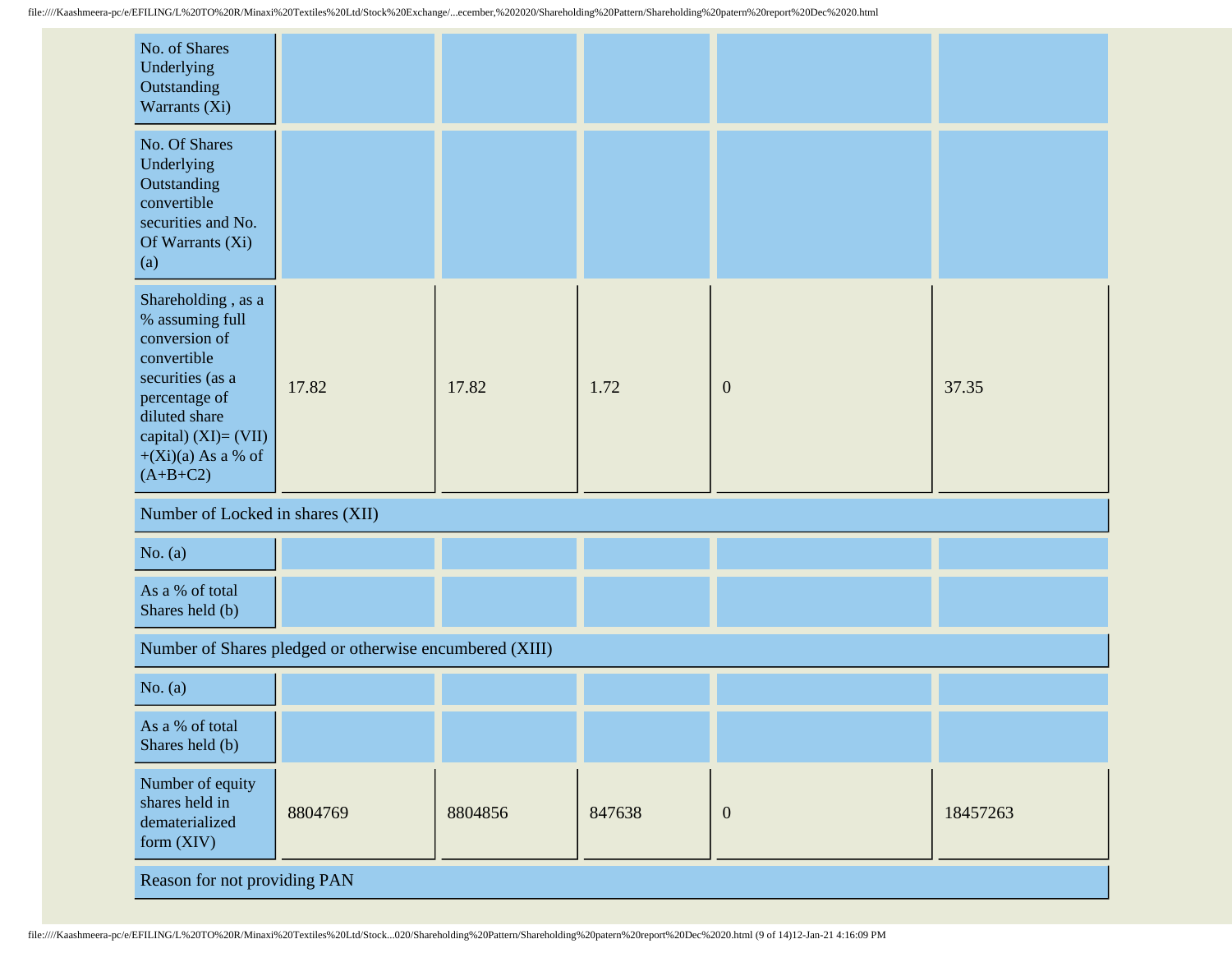| Reason for not<br>providing PAN |          |          |          |          |  |
|---------------------------------|----------|----------|----------|----------|--|
| Shareholder type                | Promoter | Promoter | Promoter | Promoter |  |

## **Individuals - ii. Individual shareholders holding nominal share capital in excess of Rs. 2 lakhs.**

| Searial No.                                                                                                          | 1                                                             | $\overline{2}$               | 3              |                       |
|----------------------------------------------------------------------------------------------------------------------|---------------------------------------------------------------|------------------------------|----------------|-----------------------|
| Name of the<br>Shareholders (I)                                                                                      | <b>Mukesh Purshottamdas Patel</b>                             | Sarojdevi Satyanarayan Kabra | Suman S Asrani | Click here to go back |
| PAN(II)                                                                                                              | ACJPP1373J                                                    | ABHPK6018L                   | AAMPA4484G     | Total                 |
| No. of fully paid<br>up equity shares<br>$\text{held (IV)}$                                                          | 7382183                                                       | 523190                       | 743250         | 8648623               |
| No. Of Partly paid-<br>up equity shares<br>$\text{held}(V)$                                                          |                                                               |                              |                |                       |
| No. Of shares<br>underlying<br>Depository<br>Receipts (VI)                                                           |                                                               |                              |                |                       |
| Total nos. shares<br>held $(VII) = (IV)$<br>$+(V)+(VI)$                                                              | 7382183                                                       | 523190                       | 743250         | 8648623               |
| Shareholding as a<br>% of total no. of<br>shares (calculated<br>as per SCRR,<br>1957) (VIII) As a<br>% of $(A+B+C2)$ | 14.94                                                         | 1.06                         | 1.5            | 17.5                  |
|                                                                                                                      | Number of Voting Rights held in each class of securities (IX) |                              |                |                       |
| Class eg: X                                                                                                          | 7382183                                                       | 523190                       | 743250         | 8648623               |

file:////Kaashmeera-pc/e/EFILING/L%20TO%20R/Minaxi%20Textiles%20Ltd/Stoc...20/Shareholding%20Pattern/Shareholding%20patern%20report%20Dec%2020.html (10 of 14)12-Jan-21 4:16:09 PM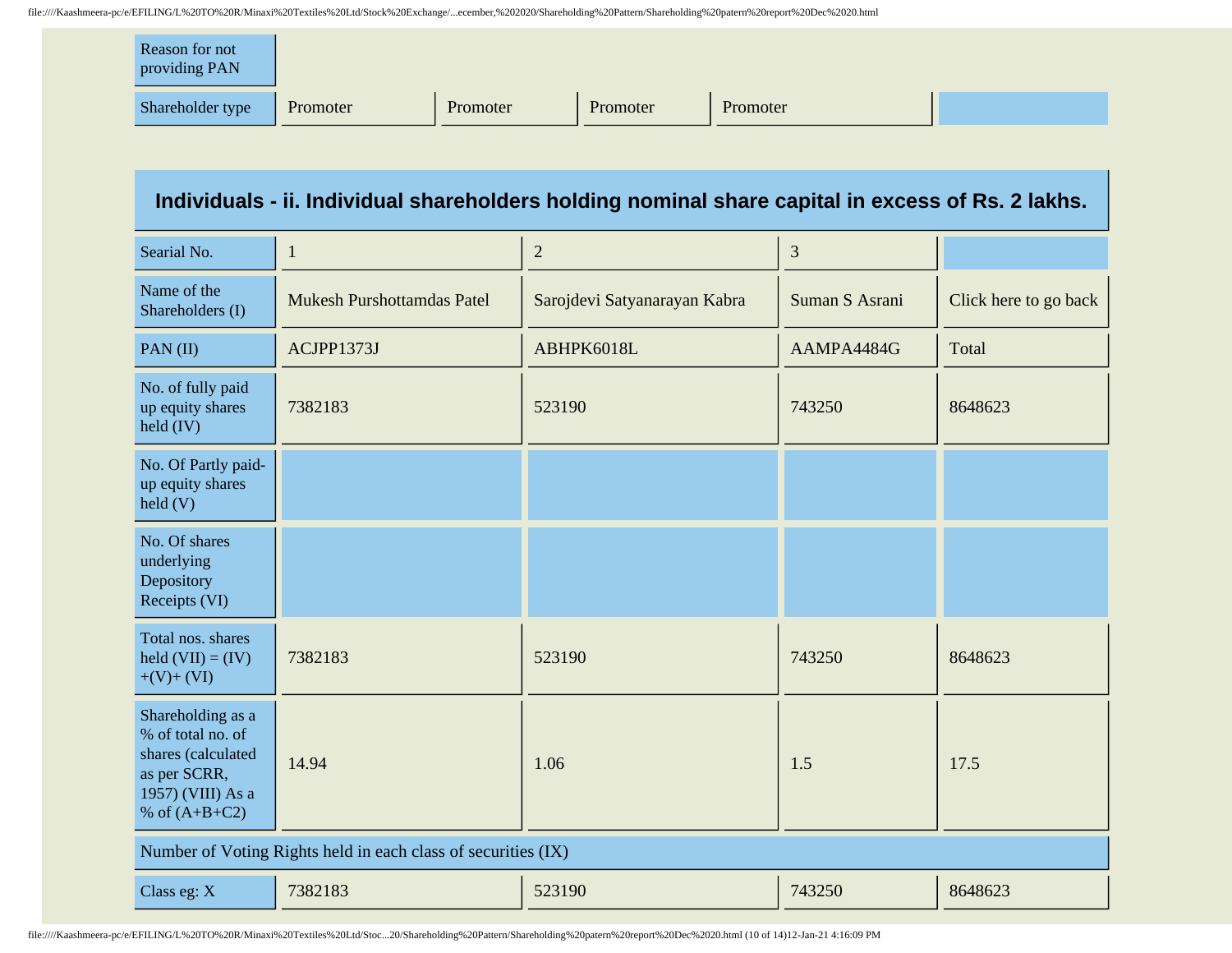| Class eg:y                                                                                                                                                                                  |         |        |        |         |
|---------------------------------------------------------------------------------------------------------------------------------------------------------------------------------------------|---------|--------|--------|---------|
| Total                                                                                                                                                                                       | 7382183 | 523190 | 743250 | 8648623 |
| Total as a % of<br><b>Total Voting rights</b>                                                                                                                                               | 14.94   | 1.06   | 1.5    | 17.5    |
| No. Of Shares<br>Underlying<br>Outstanding<br>convertible<br>securities $(X)$                                                                                                               |         |        |        |         |
| No. of Shares<br>Underlying<br>Outstanding<br>Warrants (Xi)                                                                                                                                 |         |        |        |         |
| No. Of Shares<br>Underlying<br>Outstanding<br>convertible<br>securities and No.<br>Of Warrants (Xi)<br>(a)                                                                                  |         |        |        |         |
| Shareholding, as a<br>% assuming full<br>conversion of<br>convertible<br>securities (as a<br>percentage of<br>diluted share<br>capital) $(XI) = (VII)$<br>$+(X)$ As a % of $(A)$<br>$+B+C2$ | 14.94   | 1.06   | 1.5    | 17.5    |
| Number of Locked in shares (XII)                                                                                                                                                            |         |        |        |         |
| No. (a)                                                                                                                                                                                     |         |        |        |         |
| As a % of total<br>Shares held (b)                                                                                                                                                          |         |        |        |         |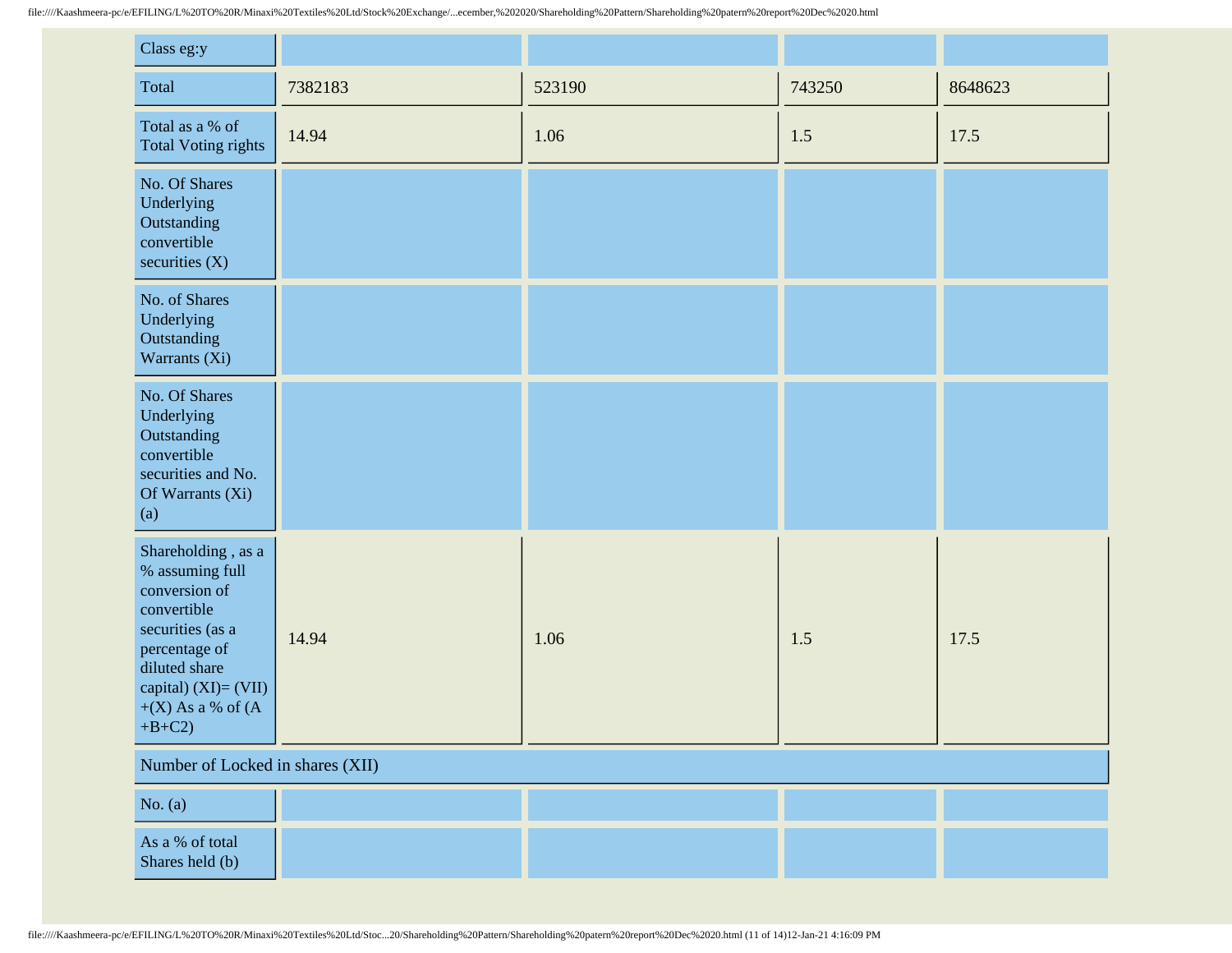| Number of equity<br>shares held in<br>dematerialized<br>form $(XIV)$ | 7382183 | 523190 | 743250 | 8648623 |  |  |
|----------------------------------------------------------------------|---------|--------|--------|---------|--|--|
| Reason for not providing PAN                                         |         |        |        |         |  |  |

Reason for not providing PAN

| <b>Any Other (specify)</b>                                 |              |                              |                            |                         |                                             |                          |  |
|------------------------------------------------------------|--------------|------------------------------|----------------------------|-------------------------|---------------------------------------------|--------------------------|--|
| Searial No.                                                | $\mathbf{1}$ | $\overline{2}$               | 3                          | $\overline{4}$          | 5                                           |                          |  |
| Category                                                   | <b>HUF</b>   | Non-Resident<br>Indian (NRI) | Clearing<br><b>Members</b> | <b>Bodies Corporate</b> | <b>Bodies Corporate</b>                     |                          |  |
| Category / More<br>than 1 percentage                       | Category     | Category                     | Category                   | Category                | More than 1 percentage of<br>shareholding   |                          |  |
| Name of the<br>Shareholders (I)                            |              |                              |                            |                         | <b>M P Patel Infrastructures</b><br>Pvt Ltd | Click here to<br>go back |  |
| PAN(II)                                                    |              |                              |                            |                         | AAGCM2205G                                  | Total                    |  |
| No. of the<br>Shareholders (I)                             | 82           | 17                           | 8                          | 24                      | 1                                           | 131                      |  |
| No. of fully paid<br>up equity shares<br>held $(IV)$       | 830549       | 260148                       | 10495                      | 1287136                 | 1127830                                     | 2388328                  |  |
| No. Of Partly paid-<br>up equity shares<br>held (V)        |              |                              |                            |                         |                                             |                          |  |
| No. Of shares<br>underlying<br>Depository<br>Receipts (VI) |              |                              |                            |                         |                                             |                          |  |

file:////Kaashmeera-pc/e/EFILING/L%20TO%20R/Minaxi%20Textiles%20Ltd/Stoc...20/Shareholding%20Pattern/Shareholding%20patern%20report%20Dec%2020.html (12 of 14)12-Jan-21 4:16:09 PM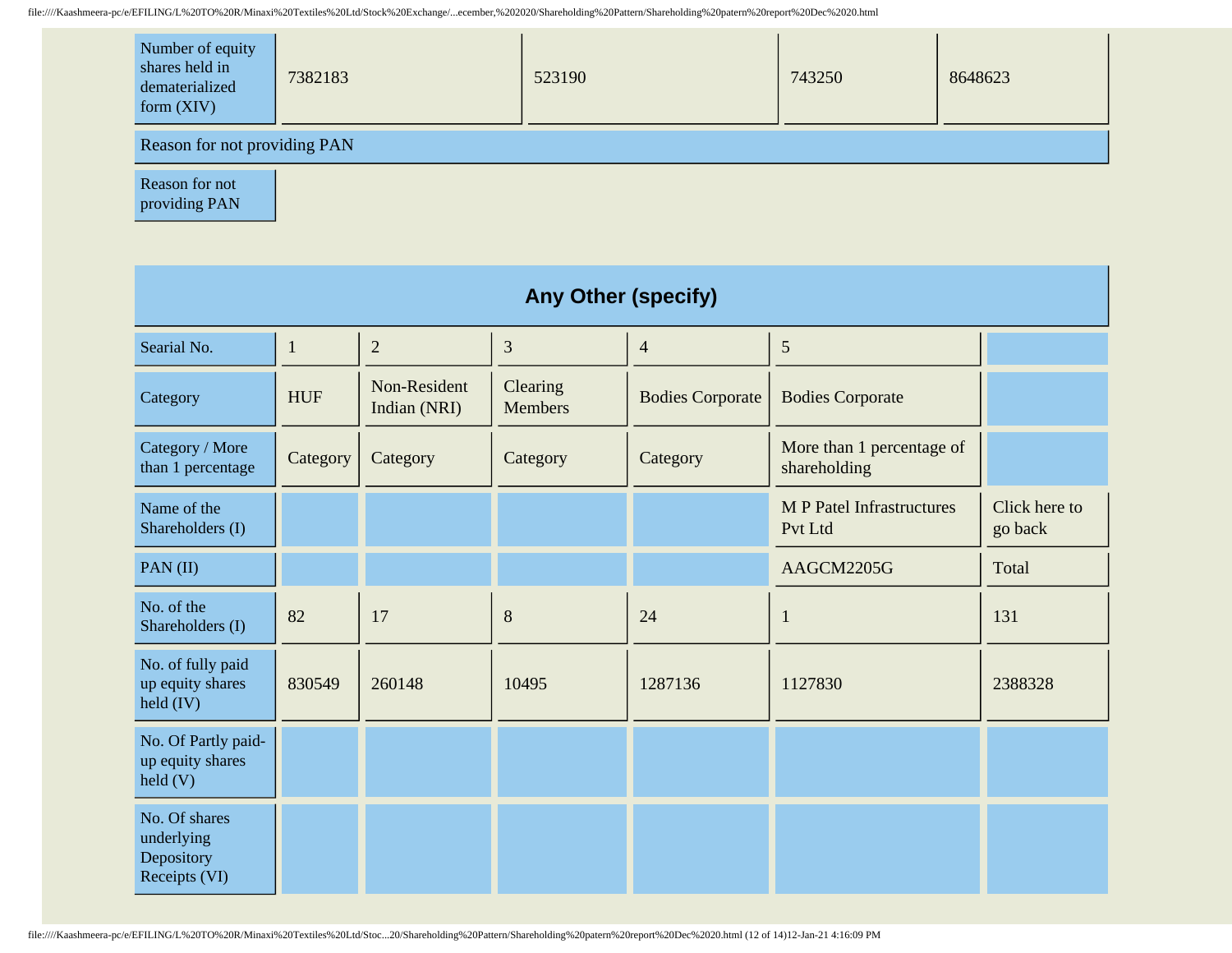| Total nos. shares<br>held $(VII) = (IV)$<br>$+(V)+(VI)$                                                              | 830549 | 260148 | 10495 | 1287136 | 1127830 | 2388328 |
|----------------------------------------------------------------------------------------------------------------------|--------|--------|-------|---------|---------|---------|
| Shareholding as a<br>% of total no. of<br>shares (calculated<br>as per SCRR,<br>1957) (VIII) As a<br>% of $(A+B+C2)$ | 1.68   | 0.53   | 0.02  | 2.6     | 2.28    | 4.83    |
| Number of Voting Rights held in each class of securities (IX)                                                        |        |        |       |         |         |         |

| Class eg: X                                                                                                | 830549 | 260148 | 10495 | 1287136 | 1127830 | 2388328 |
|------------------------------------------------------------------------------------------------------------|--------|--------|-------|---------|---------|---------|
| Class eg:y                                                                                                 |        |        |       |         |         |         |
| Total                                                                                                      | 830549 | 260148 | 10495 | 1287136 | 1127830 | 2388328 |
| Total as a % of<br><b>Total Voting rights</b>                                                              | 1.68   | 0.53   | 0.02  | 2.6     | 2.28    | 4.83    |
| No. Of Shares<br>Underlying<br>Outstanding<br>convertible<br>securities (X)                                |        |        |       |         |         |         |
| No. of Shares<br>Underlying<br>Outstanding<br>Warrants (Xi)                                                |        |        |       |         |         |         |
| No. Of Shares<br>Underlying<br>Outstanding<br>convertible<br>securities and No.<br>Of Warrants (Xi)<br>(a) |        |        |       |         |         |         |